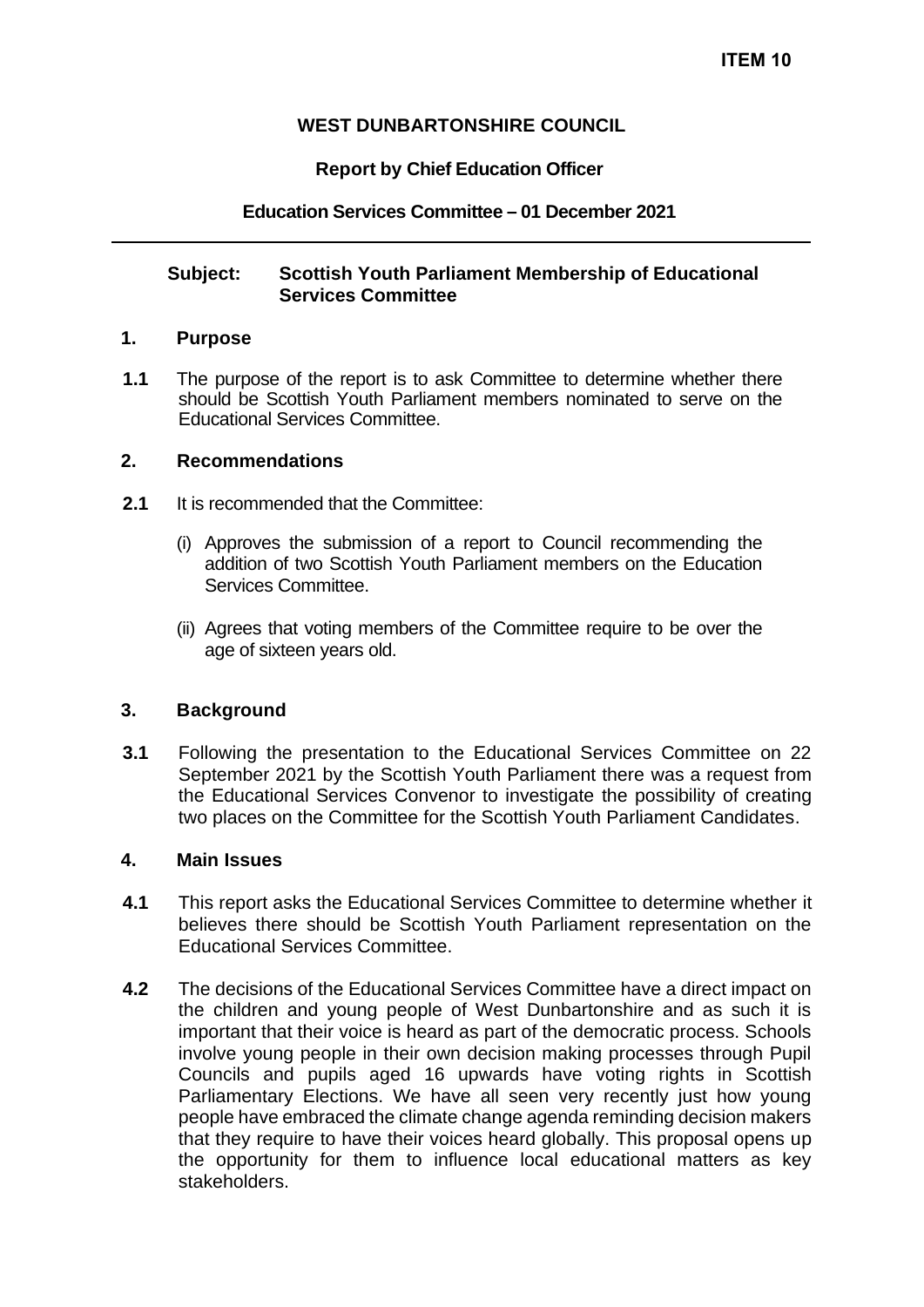- **4.3** The presence of members of Scottish Youth Parliamentarians on the Educational Services Committee will add an additional dimension to the Committee and will contribute in supporting adoption of the principles in The United Nations Convention on the Rights of the Child by allowing the youth representatives a voice and voting position within the Educational Services **Committee**
- **4.4** Scottish Youth Parliament elections are held in Scotland every two years and will next take place in November 2021, so the method chosen for the selection of the Members is straightforward and transparent. West Dunbartonshire Council has two nominated Scottish Youth Parliament members with this process replicated every two years, resulting in an automatic renewal of membership to serve on the Educational Services Committee.
- **4.4** While it is possible for members of the Scottish Youth Parliament to be as young as 14 years it is proposed that membership of the Committee and Voting Rights be restricted to those aged 16 and over. This suggested age qualification reflects the law of Scotland as regards the age of legal capacity and the fact that sixteen years and above is recognised, through the grant of democratic rights, as an age of which individuals can be expected to understand and participate in significant decision making processes.
- **4.5** Given the implications for confidentiality in respect of potentially sensitive information any report to Council will consider whether, in, the event of exclusion of press and public, such Members would require to be excluded from consideration of certain items.
- **4.6** Similarly Council will need to further consider the appropriateness of the requirement of such members to participate in matters such as school closures where they may be more vulnerable than other Committee Members to lobbying from individuals and pressure groups.
- **4.7** While the Committee would offer Membership to the local members of the Scottish Youth Parliament, they are under no obligation to accept and in such circumstances the position would remain vacant.
- **4.8** In terms of Section 124(2)(a) of the Local Government (Scotland) Act 1973, it is essential that any committee determining educational matters has at least half of its membership drawn from Members of the Authority. Were Council to agree to amend membership as recommended this requirement would be met.

## **5. People Implications**

**5.1** There are no people issues arising from this report.

## **6. Financial and Procurement Implications**

**6.1** There are no financial or procurement implications associated with this report.